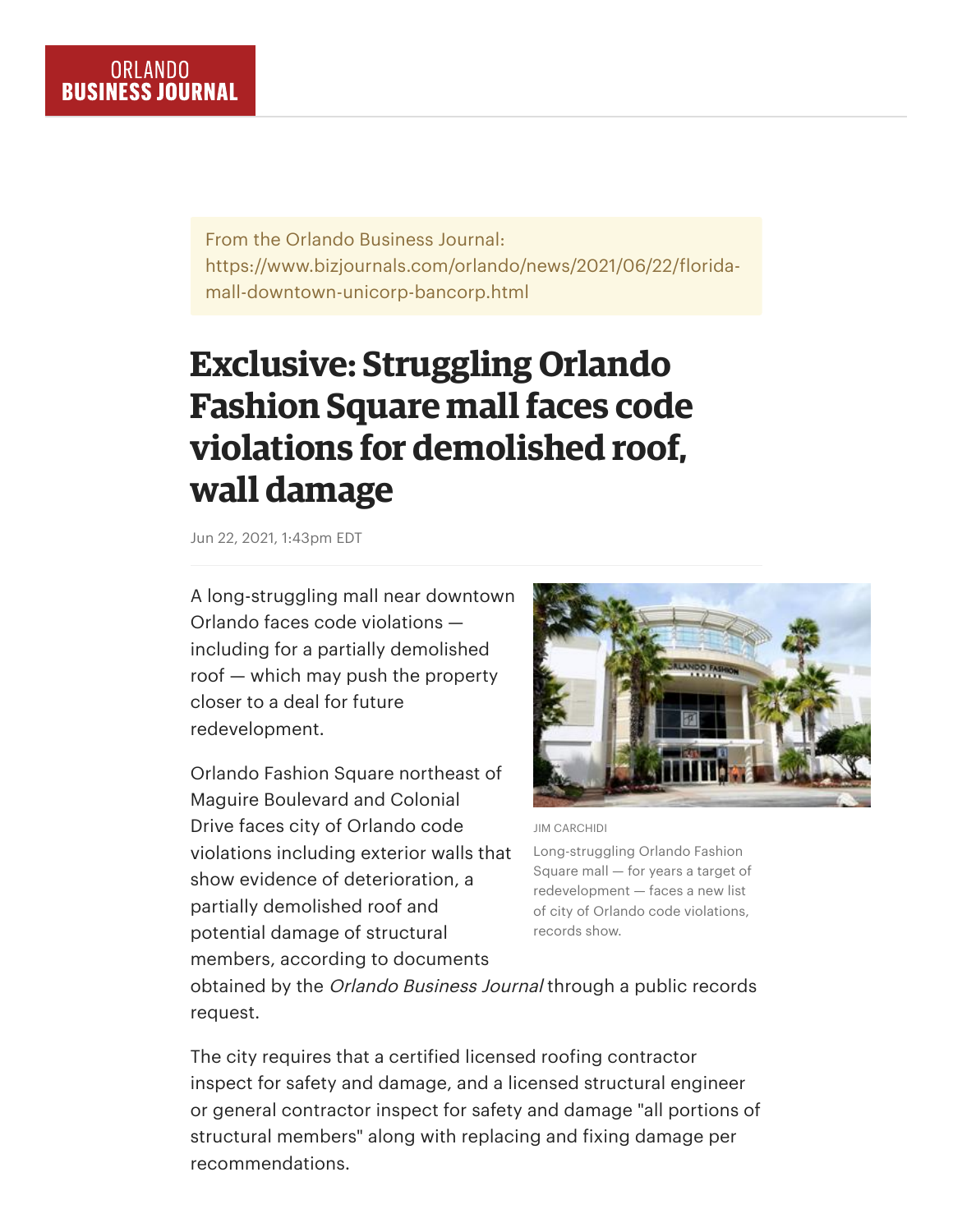The code violations were reported May 10 to the property's land owner Fashion Square Land Trust, an entity related to Orlando developer Unicorp National Developments Inc. and Maury L. Carter & Associates Inc., which want to redevelop Orlando Fashion Square in a \$1 billion [project](https://www.bizjournals.com/orlando/news/2020/07/06/unicorp-fashion-square-mall-groundbreaking.html) featuring apartments, retail, restaurants, office space, a hotel and a parking garage.

However, those violations actually are passed along to the mall's tenant, Philadelphia-based The Bancorp Inc. (Nasdaq: TBBK), whose related TBB Orlando LLC owns the mall's improvements, or the buildings above the dirt.

"It's clear the mall is not being maintained by Bancorp," Unicorp President Chuck [Whittall](https://www.bizjournals.com/orlando/search/results?q=Chuck%20Whittall) told OBJ. "We tried to negotiate a deal with them to buy out their position, but to date they have not been reasonable. We are going to take legal measures either to get them to restore the mall to respectable condition or to gain control of the property."

## **Make or break moment?**

Bancorp representatives weren't available for comment. An estimated cost to repair the code violations wasn't known, but Orlando-based Mulligan Constructors Inc. was named as general contractor on June 10 to fix the violations, city records show. A Mulligan representative wasn't available for comment.

The mall has been written down to a value of \$15 million, according to May 7 Securities and Exchange Commission documents. The property previously appraised at a \$17.5 million value in June 2020.

Bancorp has been working with [Holland](https://www.bizjournals.com/profile/company/org_ch_32115d2d354b57d3077a7a2b4c8f6e3b) & Knight LLP attorneys [Suzanne](https://www.bizjournals.com/orlando/search/results?q=Suzanne%20Gilbert) Gilbert and Brian [McDowell](https://www.bizjournals.com/orlando/search/results?q=Brian%20McDowell) to determine the property's future, city records show. McDowell told the city of Orlando on June 4 that the property "is in some kind of discussion for redevelopment or sale" but declined to share further information with the city, records show. Gilbert and McDowell weren't available for comment.

On June 10, Mulligan Constructors President Jason [Mulligan](https://www.bizjournals.com/orlando/search/results?q=Jason%20Mulligan) told city of Orlando that Bancorp plans to resolve all code enforcement violation issues.

## **The backstory**